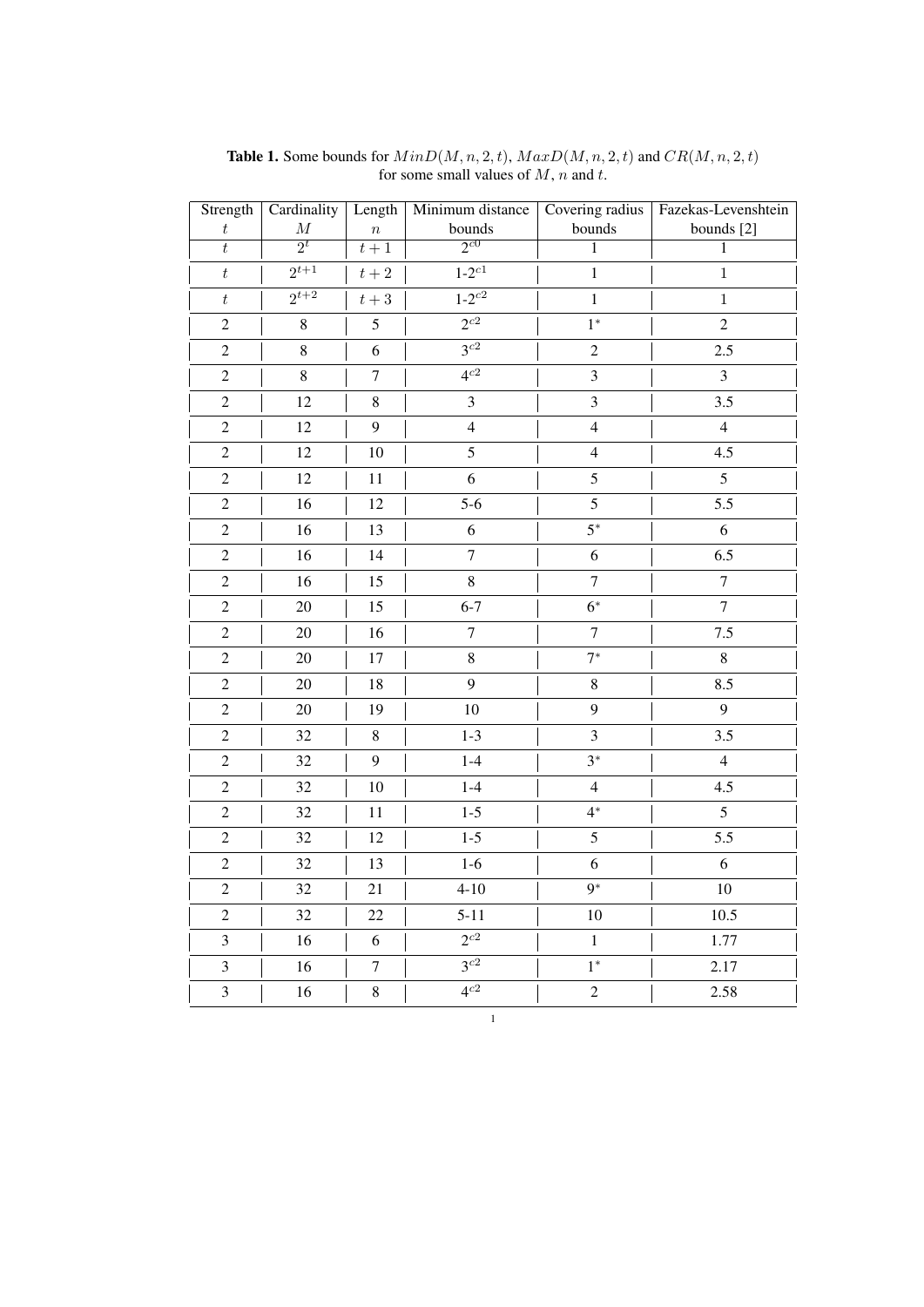| Strength                | Cardinality     | Length           | Minimum distance        | Covering radius         | Fazekas-Levenshtein |
|-------------------------|-----------------|------------------|-------------------------|-------------------------|---------------------|
| $\boldsymbol{t}$        | $\cal M$        | $\boldsymbol{n}$ | bounds                  | bounds                  | bounds              |
| $\overline{3}$          | $\overline{24}$ | $\overline{8}$   | $\overline{2-3}$        | $\overline{2}$          | 2.58                |
| $\overline{\mathbf{3}}$ | 24              | 9                | $\overline{\mathbf{3}}$ | $\overline{\mathbf{3}}$ | $\mathfrak{Z}$      |
| $\mathfrak{Z}$          | 24              | 10               | $\overline{4}$          | $\mathfrak{Z}$          | 3.42                |
| 3                       | 24              | 11               | 5                       | 3                       | 3.84                |
| $\mathfrak{Z}$          | $24\,$          | 12               | 6                       | $\overline{4}$          | 4.26                |
| $\mathfrak{Z}$          | 32              | 12               | $4 - 5$                 | $\overline{4}$          | 4.26                |
| $\overline{\mathbf{3}}$ | 32              | 13               | 5                       | $\overline{4}$          | 4.69                |
| $\mathfrak{Z}$          | 32              | 14               | 6                       | $4^*$                   | 5.13                |
| $\overline{\mathbf{3}}$ | 32              | 15               | $\overline{7}$          | 5                       | 5.56                |
| $\mathfrak{Z}$          | 32              | 16               | 8                       | $\boldsymbol{6}$        | 6                   |
| $\overline{\mathbf{3}}$ | 40              | 16               | $6 - 7$                 | $5^*$                   | $\sqrt{6}$          |
| $\overline{\mathbf{3}}$ | 40              | 17               | $\overline{7}$          | 6                       | 6.44                |
| $\overline{\mathbf{3}}$ | $40\,$          | 18               | $8\,$                   | 6                       | 6.87                |
| $\mathfrak{Z}$          | 40              | 19               | 9                       | $6*$                    | 7.32                |
| $\overline{\mathbf{3}}$ | 40              | 20               | 10                      | $\overline{7}$          | 7.76                |
| $\overline{\mathbf{3}}$ | 64              | 10               | $1 - 3$                 | $\mathfrak{Z}$          | 3.42                |
| $\overline{3}$          | 64              | 11               | $1-4$                   | $\overline{3}$          | 3.84                |
| $\overline{\mathbf{3}}$ | 64              | 12               | $1-4$                   | $\overline{4}$          | 4.26                |
| $\mathfrak{Z}$          | 64              | 13               | $1 - 5$                 | $\overline{4}$          | 4.69                |
| $\overline{\mathbf{3}}$ | 64              | 14               | $1-6$                   | 5                       | 5.13                |
| 3                       | 64              | 19               | $3 - 8$                 | $\boldsymbol{7}$        | 7.32                |
| 3                       | 64              | 20               | $3-9$                   | $\overline{7}$          | 7.76                |
| $\overline{4}$          | 64              | $\,8\,$          | $\overline{c}$          | $1*$                    | 2.17                |
| $\overline{4}$          | 128             | 10               | $1 - 3$                 | $2^*$                   | $\mathfrak{Z}$      |
| $\overline{4}$          | 128             | 11               | $2 - 3$                 | $2^*$                   | 3.41                |
| $\overline{4}$          | 128             | 12               | $3-4$                   | $\mathfrak{Z}$          | 3.84                |
| $\overline{4}$          | 128             | 13               | $\overline{4}$          | $3^*$                   | 4.26                |
| $\overline{4}$          | 128             | 14               | 5                       | $\overline{4}$          | 4.70                |
| $\overline{4}$          | 128             | 15               | $\sqrt{6}$              | 5                       | 5.12                |
| 5                       | 128             | 9                | $\mathbf 2$             | $1*$                    | $\overline{c}$      |

Remark. The single value in the column with minimum distance bounds shows that lower and upper bounds coincide, i.e. every OA with the corresponding  $M$ ,  $n$ ,  $q$ , and  $t$  has this minimum distance and,